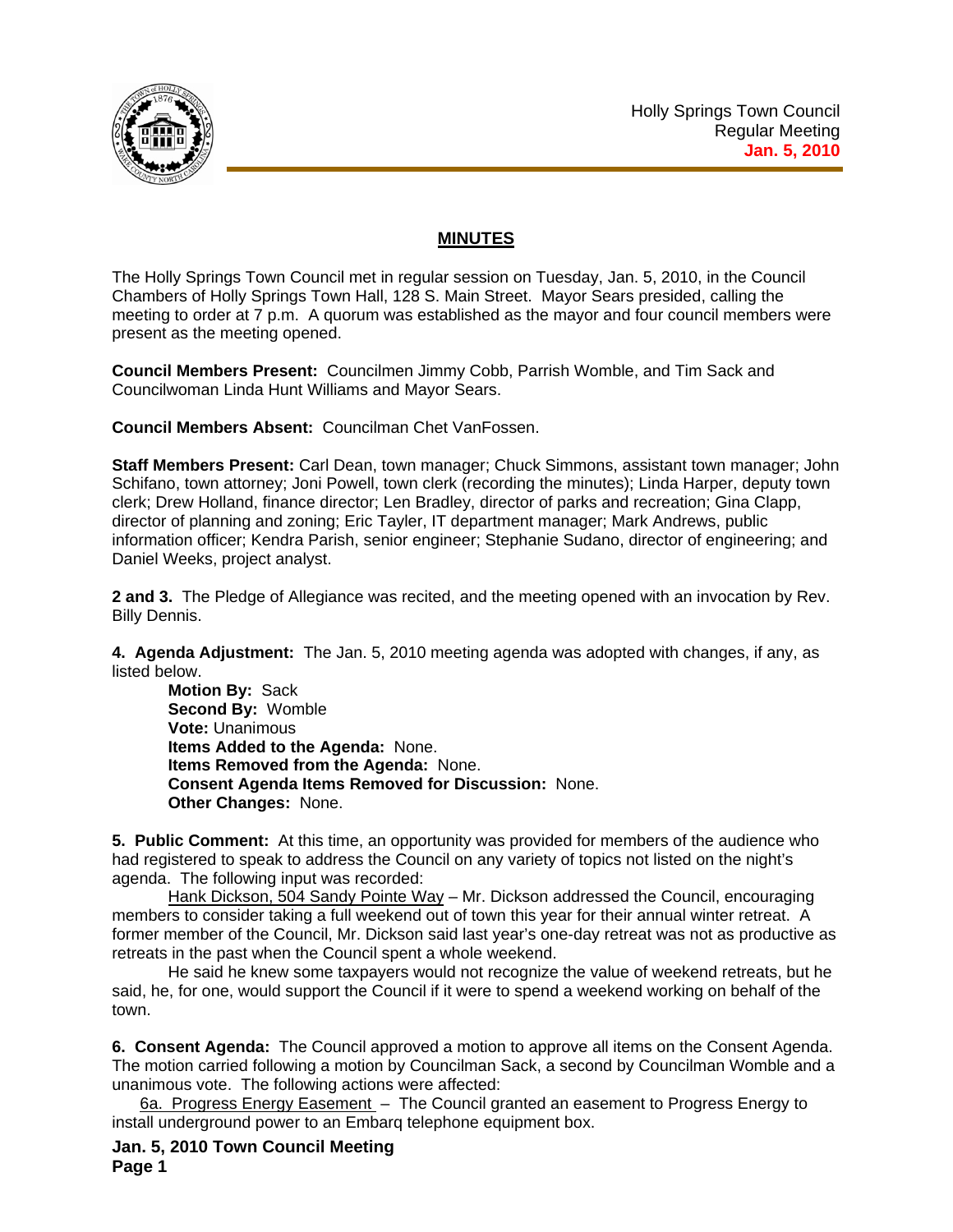6b. Budget Amendment, \$1,340 – The Council adopted an amendment to the FY 2009-10 budget in the amount of \$1,340 to accept insurance proceeds for the repair of a fire department vehicle. *A* c*opy of the budget amendment is incorporated into these minutes as an addendum page.*

6c. Methodist Church Parking Lot Change Order #3 – The Council approved change order 3 to a contract with Asphalt Experts, increasing the contract time for the Methodist Church downtown parking lot project.

6d. Reclaimed Water Project Change Order #5 - The Council approved change order 5 to a contract with T. A. Loving, decreasing the contract amount by \$3,000 in the Reclaimed Water project.

**7a. Parks and Recreation Fees** – Mr. Bradley explained that this request first was presented on Dec. 15 when the Council opted to continue the agenda item until the Jan. 5 meeting. He said the request is for the Council to allow parks and recreation fees amounting to \$904 per lot in The Highlands of Holly Glen to be permitted to be paid by builders at the time of obtaining a building permit, rather than as a lump sum from the developer at lot recordation.

## Dec. 15 Town Council meeting discussion:

After the situation was explained on Dec. 15, the following discussion among Council members ensued:

Councilman VanFossen asked the town attorney if there was any way the Council could go against ordinance.

Mr. Schifano said that the Town's ordinance is very specific that fees be paid at time of plat recording. He said the Town Council can direct staff to vary procedure; however, it may cause confusion later at the building permit stage, and revenue may be lost if some of the lots inadvertently are not charged the fee. He added that another option would be that the Council could change the ordinance, and the change would be applicable to everyone.

Councilman VanFossen said the developer has paid three quarters of the fees due on the project, and he was inclined for the Town to do what it could.

Councilwoman Williams pointed out that current dire economic times might be reason enough to prompt the Town Council to make exceptions to the rules.

Several facets of the argument were mentioned, and Mr. Dean suggested that staff investigate options and bring the request back to the Council on Jan. 5.

Discussion included the following points:

- $\triangleright$  There is not a precedent of providing variance to fee procedures, outside a developer agreement prepared in advance of a large subdivision;
- $\triangleright$  One option is to change the ordinance, but the ordinance as written is more favorable to the Town and provides more adequate cash flow for projects funded by the fees collected.
- $\triangleright$  In this case and in all other cases, if the collection of fees is done at plat recordation, the Town gets a large chunk of money rather than individual small amounts per building permit. This allows the Town to make large credit payments on parks or transportation projects.
- $\triangleright$  Because of this, staff is not in favor of changing the ordinance.
- $\triangleright$  The Town has parks and recreation project obligations within the next 12 months, and requiring the developer to pay fees as required at plat recordation would put the needed funds in place.
- $\triangleright$  Conversely, if the developer cannot afford to pay the fees, the Town will not get the fees at all in any form.
- $\triangleright$  Mr. Simmons suggested a temporary change in procedure, in light of the economic climate and still recognizing the needs of the Town, making a change in the ordinance to provide a waiver option on a case by case basis to be available to all developers and with a sunset clause when the ordinance would go back to its original form without a waiver provision. Mr. Simmons suggested a 12-month provision.
- $\triangleright$  Councilman VanFossen said he would support a happy medium. He said he does not want to change the ordinance, but Mr. Ammons has paid three-quarters of the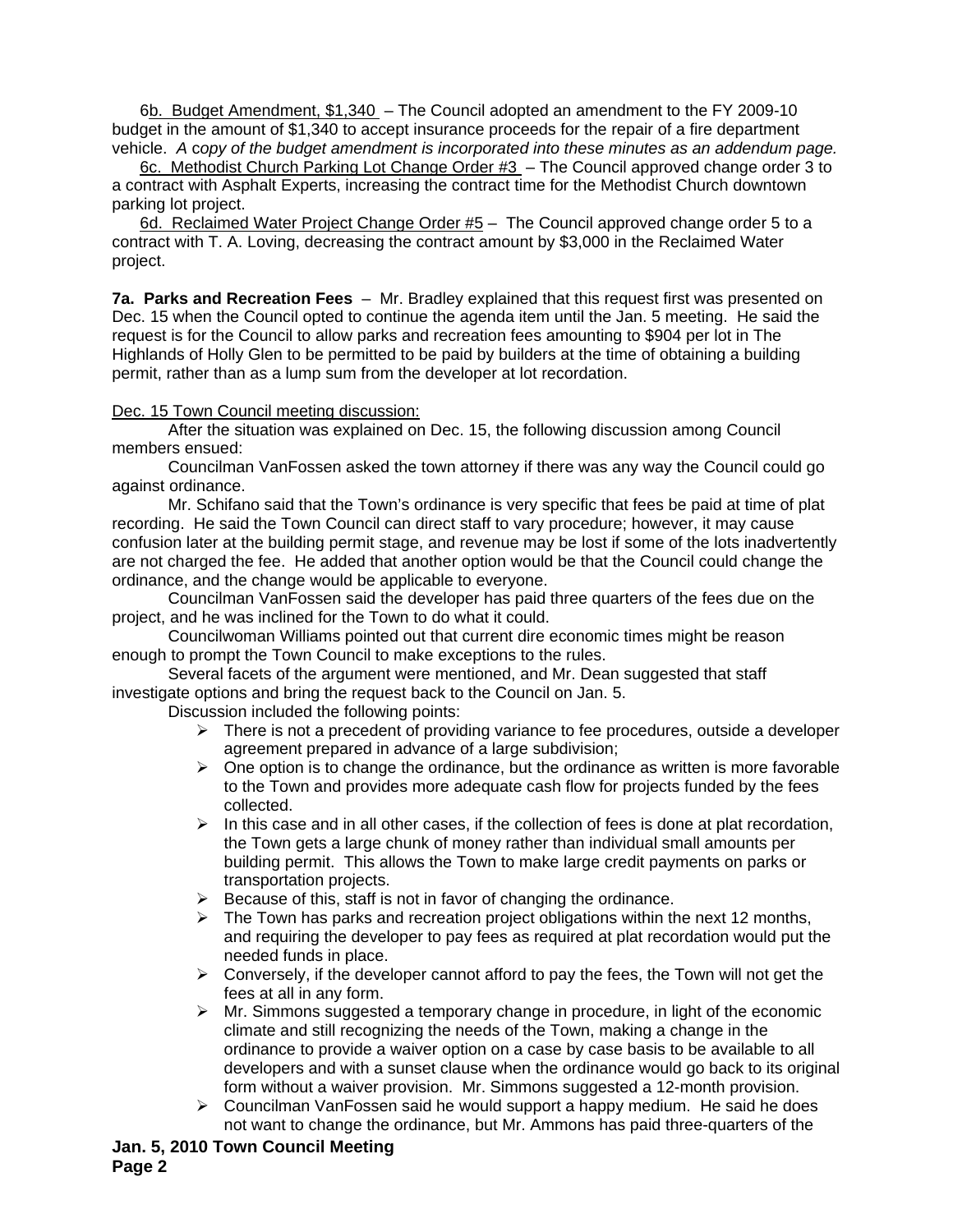fees due on the project, and he wants to help him finish the project. He asked if there was any way to get that done.

- $\triangleright$  The town attorney said the Town could issue a promissory note, putting a lien on the property and collecting the parks and recreation fee on the sale of each lot and releasing the deed. He said the administrative cost in time, effort and money would be such that he would actually prefer the Council vary from the ordinance.
- $\triangleright$  Mr. Dean said staff would review the request further and figure out some options for the Council to consider on Jan. 5.
- $\triangleright$  Ms. Clapp noted that the UDO includes a waiver provision for all sections of the UDO, including the section pertaining to when fees are collected. The town attorney said the Town Code, which includes a separate section on the payment of parks and recreation fees, does not provide a variance procedure, and it would supersede the UDO.
- $\triangleright$  Whatever is done, Mr. Ammons said, the impact is not just to him and his family he said he may lose his own home if the Council cannot provide him some relief – the builders and their construction crews will be impacted and not only on the current 56 lots in this phase, but in the additional more than 100 lots in future phases that will not be built if he goes out of business.

The Council consensus was that it does not want to change the ordinance, but it does want to help the developer finish up the project.

## Dec. 21 Staff / Developer meeting:

At the direction of Council, staff, management and Mr. Ammons met on Dec. 21. Following that meeting, it was decided that staff would recommend that the Council establish a one-year program on the collection of parks and recreation fees in lieu of land dedication. The program would apply to all developers for a period of 12 months, and it would allow that the fees could be paid at the time of building permit application as opposed to at lot recordation.

To clarify, Mr. Bradley said, this program would apply to all developers and not just to the developer at The Highlands, and it would apply only to residential subdivisions which have been previously approved by the Town.

Mr. Bradley stressed that staff continues to believe the appropriate time for collecting these fees remains to be at lot recordation; however, in an effort to provide relief in this local economy, this temporary change in the process is appropriate.

He added that the change would affect multiple subdivisions, developers and building contractors and could create unexpected charges at building permit application time. He said the Town would generate a list of all developers and contractors who would be effected and would notify them of these changes.

Councilman Womble said he empathized with the developer, but he feels that the Town should treat everyone the same. He noted an instance from the past when an individual had requested relief for a minor subdivision, but the Council said no. He said he was against the proposal for this reason.

Councilman Sack said this request is indicative of current economic times, and he pointed out the fees would be collected, just not at plat recordation. He said the program would not forgive the fee, it would just change the time at which they are collected.

**Action:** The Council approved a motion to establish a one-year program, effective Jan. 5, 2010 and expiring on Jan. 1, 2011, on the collection of parks and recreation fees in lieu of land dedication to apply to all currently-approved subdivision plans and providing that parks and recreation fees can be paid on those approved lots at the time of building permit application instead of at lot recordation.

## **Motion By:** Sack

**Second By:** Cobb

**Vote:** The motion carried, following a 3-1 vote. Council members Cobb, Sack and Williams voted for the motion. Councilman Womble voted against.

**Jan. 5, 2010 Town Council Meeting Page 3 8a. Bass Lake Park Pavilion Project** – Ms. Parrish said staff will be undertaking in-house design of the Bass Lake Pavilion project. The project consists of an ingress and egress driveway south of